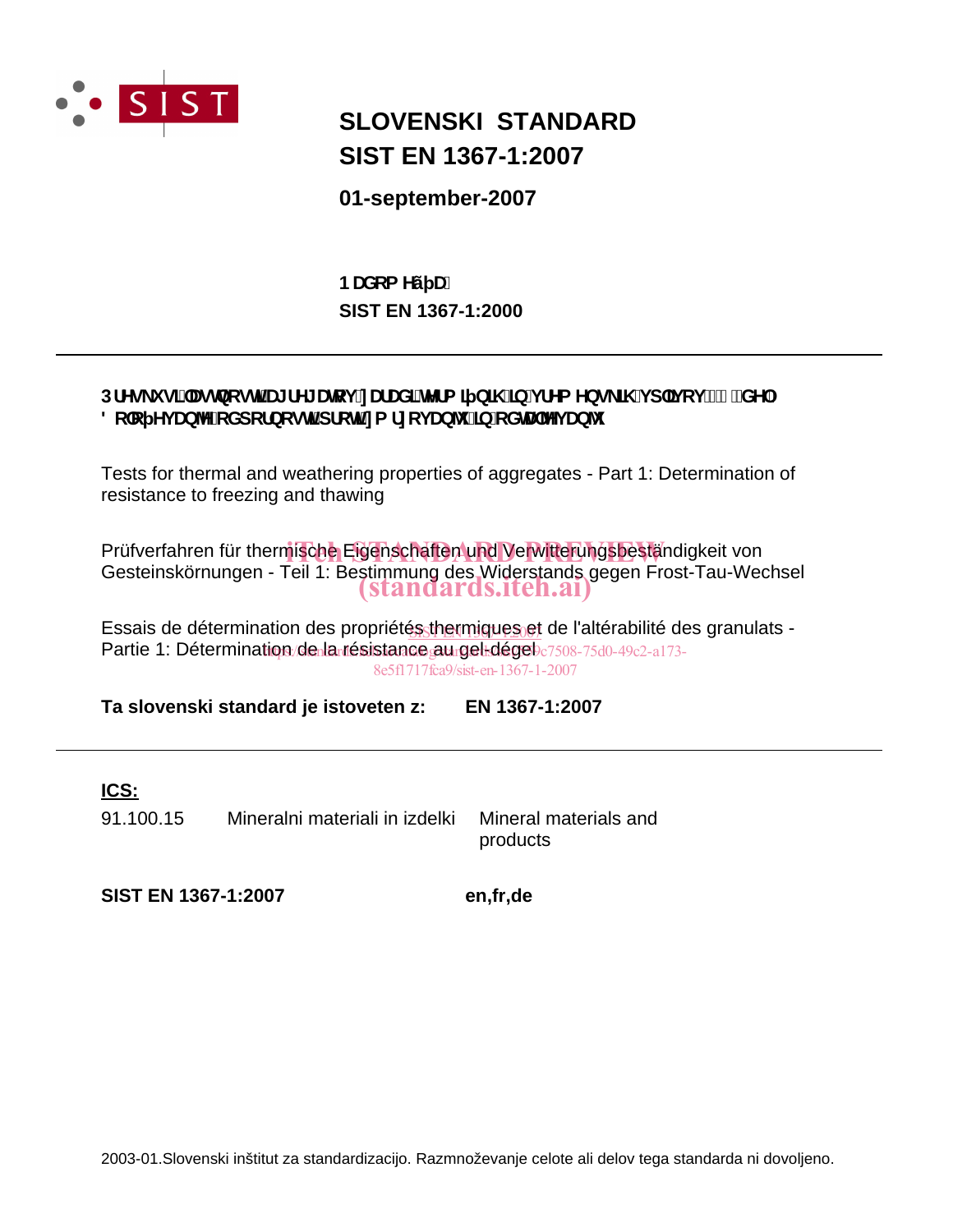# iTeh STANDARD PREVIEW (standards.iteh.ai)

SIST EN 1367-1:2007 https://standards.iteh.ai/catalog/standards/sist/559c7508-75d0-49c2-a173- 8e5f1717fca9/sist-en-1367-1-2007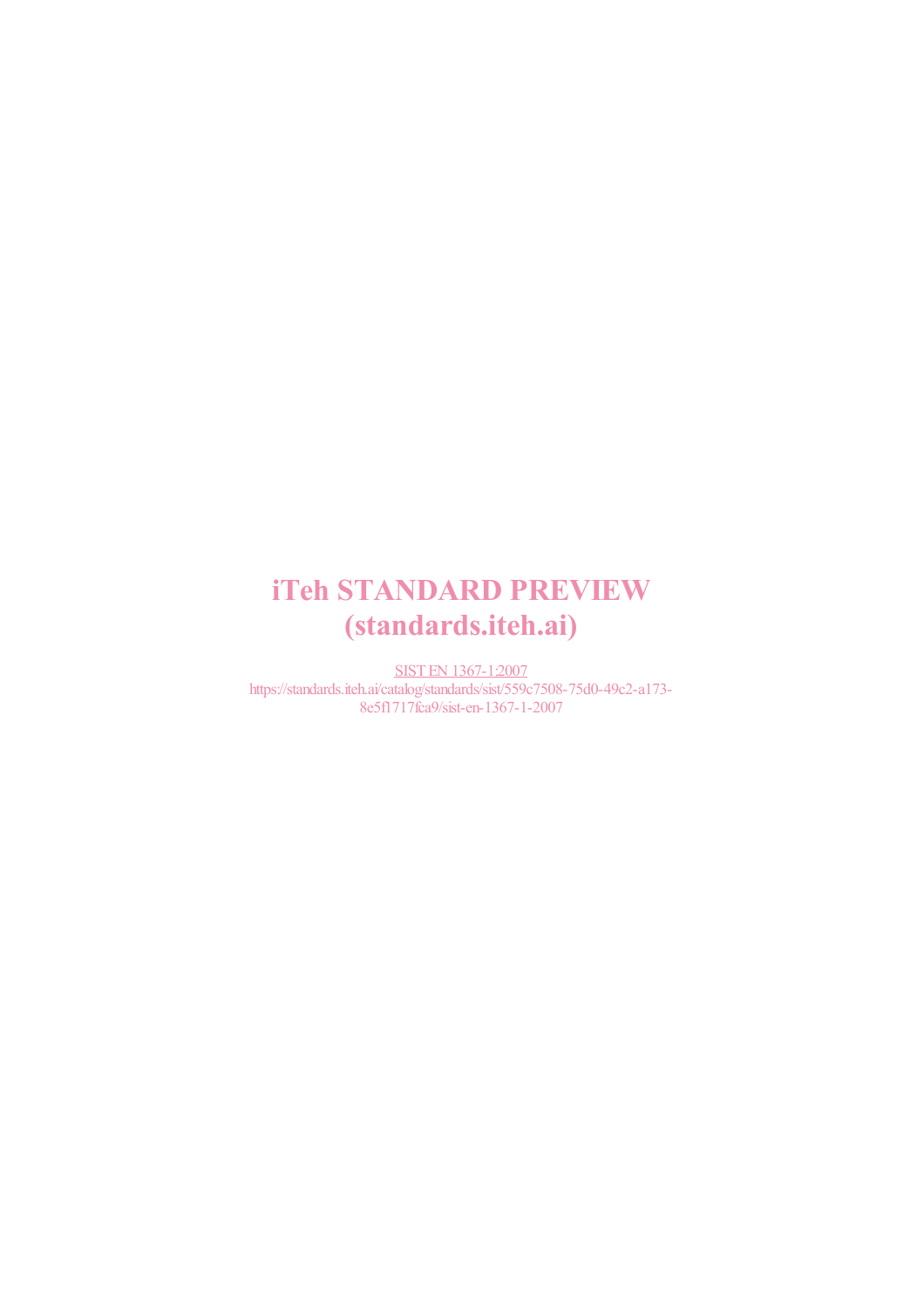# EUROPEAN STANDARD NORME EUROPÉENNE EUROPÄISCHE NORM

## **EN 1367-1**

March 2007

ICS 91.100.30 Supersedes EN 1367-1:1999

English Version

## Tests for thermal and weathering properties of aggregates - Part 1: Determination of resistance to freezing and thawing

Essais de détermination des propriétés thermiques et de l'altérabilité des granulats - Partie 1: Détermination de la résistance au gel-dégel

Prüfverfahren für thermische Eigenschaften und Verwitterungsbeständigkeit von Gesteinskörnungen - Teil 1: Bestimmung des Widerstands gegen Frost-Tau-Wechsel

This European Standard was approved by CEN on 12 February 2007.

CEN members are bound to comply with the CEN/CENELEC Internal Regulations which stipulate the conditions for giving this European Standard the status of a national standard without any alteration. Up-to-date lists and bibliographical references concerning such national standards may be obtained on application to the CEN Management Centre or to any CEN member.

This European Standard exists in three official versions (English, French, German). A version in any other language made by translation under the responsibility of a CEN member into its own language and notified to the CEN Management Centre has the same status as the official versions. official versions.

CEN members are the national standards **bodies of Austria, Belgium, Bulgaria, Cypr**us, Czech Republic, Denmark, Estonia, Finland,<br>Ernese Cerneny, Creese, Hungery, Jeeland, Ireland, Irely, Letric, Lithuania, Lyxembeurg, Mel France, Germany, Greece, Hungary, Iceland, Ireland, Italy, Latvia, Lithuania, Luxembourg, Malta, Netherlands, Norway, Poland, Portugal, Romania, Slovakia, Slovenia, Spain, Sweden, Switzerland and United Kingdom. SIST EN 1367-1:200

> https://standards.iteh.ai/catalog/standards/sist/559c7508-75d0-49c2-a173- 8e5f1717fca9/sist-en-1367-1-2007



EUROPEAN COMMITTEE FOR STANDARDIZATION COMITÉ EUROPÉEN DE NORMALISATION EUROPÄISCHES KOMITEE FÜR NORMUNG

**Management Centre: rue de Stassart, 36 B-1050 Brussels**

Ref. No. EN 1367-1:2007: E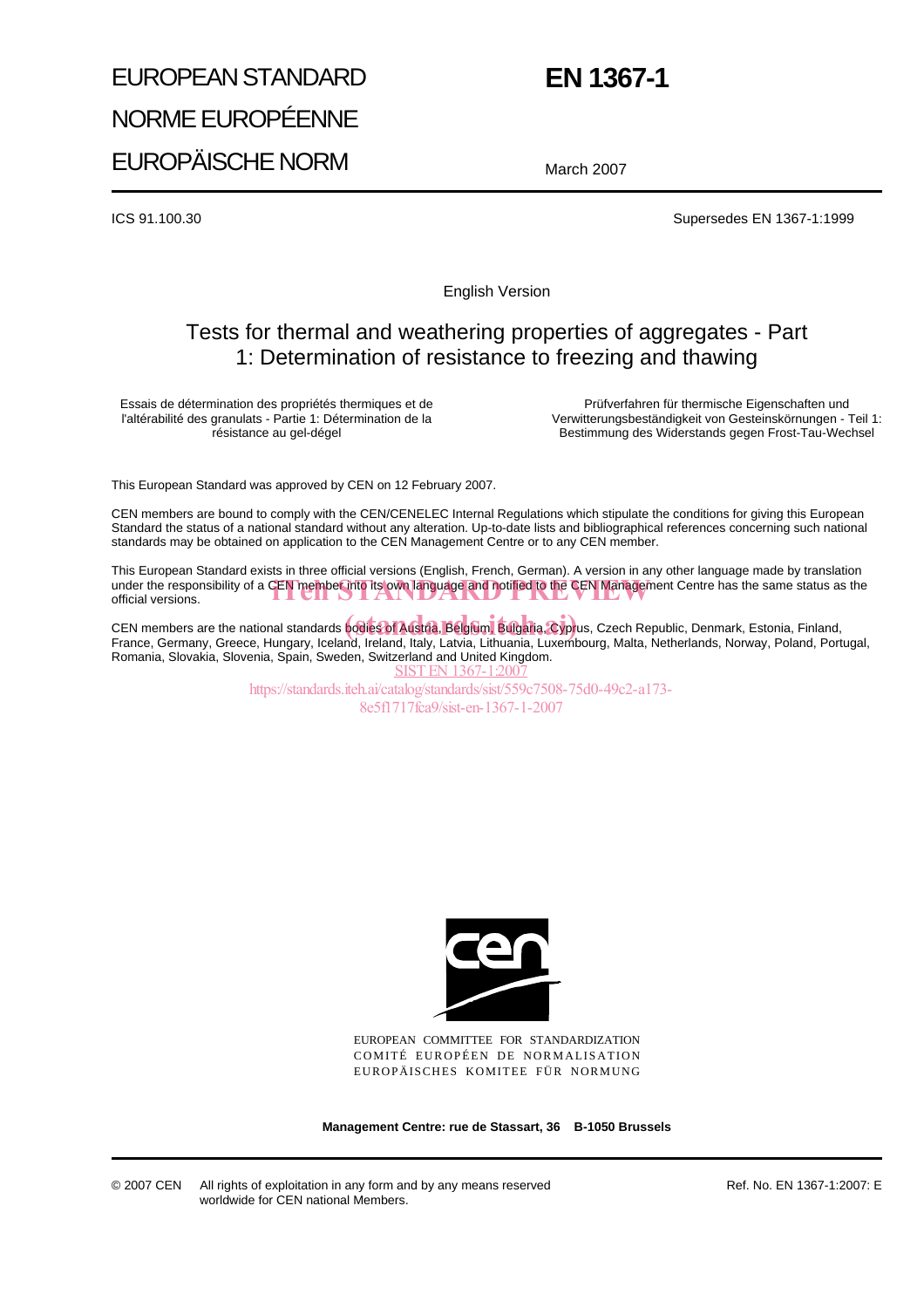## **Contents**

| 1                                                                                     |                                                     |  |  |
|---------------------------------------------------------------------------------------|-----------------------------------------------------|--|--|
|                                                                                       |                                                     |  |  |
| 3                                                                                     |                                                     |  |  |
| 4                                                                                     |                                                     |  |  |
| 5                                                                                     |                                                     |  |  |
| 6                                                                                     |                                                     |  |  |
| $\overline{7}$                                                                        |                                                     |  |  |
| 7.1<br>7.2                                                                            |                                                     |  |  |
| 7.3                                                                                   |                                                     |  |  |
| 8                                                                                     |                                                     |  |  |
| 8.1                                                                                   |                                                     |  |  |
| 8.2<br>9                                                                              | Determination of the percentage mass loss D PREVIEW |  |  |
| 10                                                                                    |                                                     |  |  |
|                                                                                       |                                                     |  |  |
| Annex B (informative) Determination of the strength loss after freeze-thaw-cycling 11 |                                                     |  |  |
|                                                                                       |                                                     |  |  |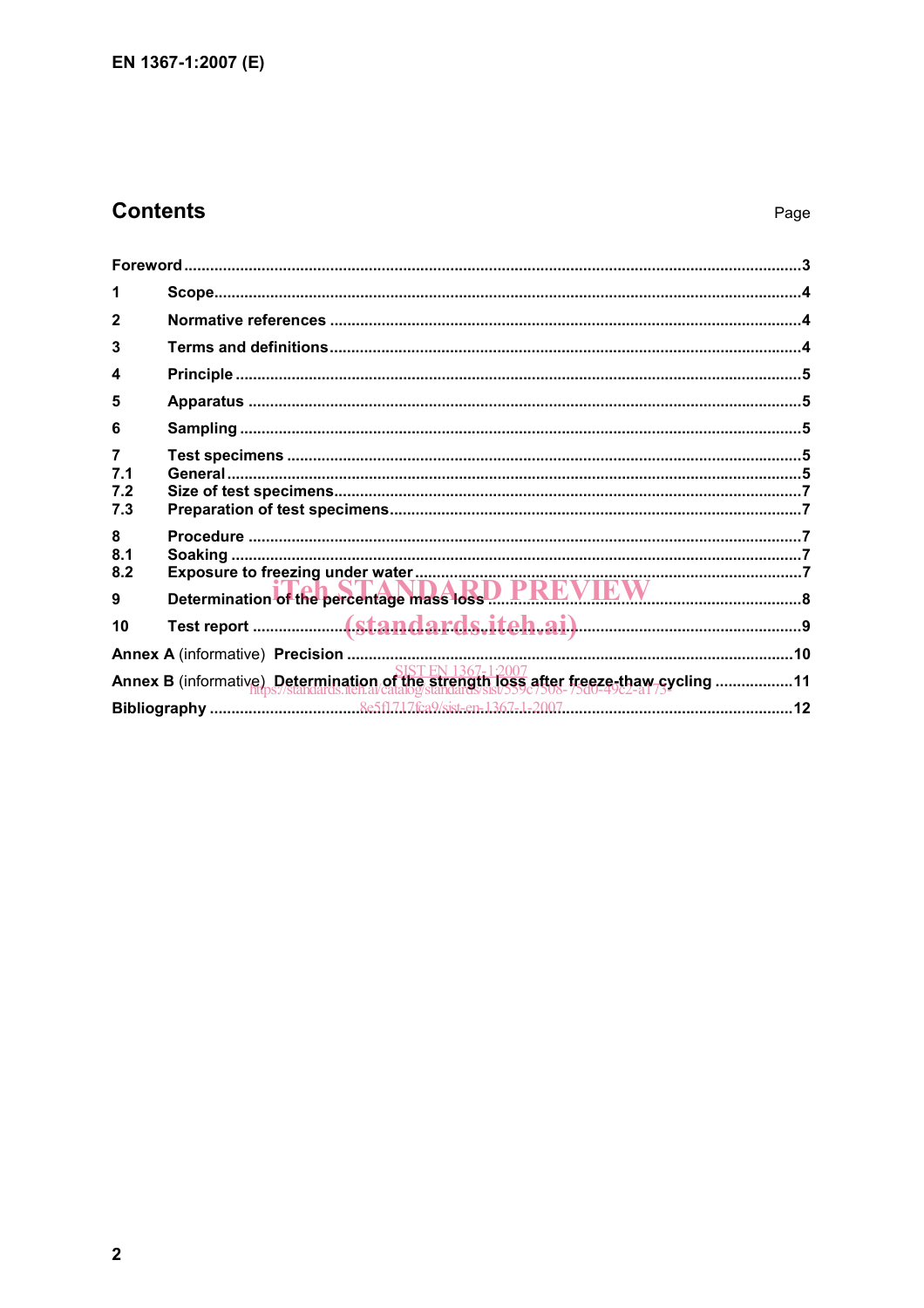## **Foreword**

This document (EN 1367-1:2007) has been prepared by Technical Committee CEN/TC 154 "Aggregates", the secretariat of which is held by BSI.

This European Standard shall be given the status of a national standard, either by publication of an identical text or by endorsement, at the latest by September 2007, and conflicting national standards shall be withdrawn at the latest by September 2007.

This document supersedes EN 1367-1:1999.

This European Standard is one of a series of tests for thermal and weathering properties of aggregates as listed below:

EN 1367-2, *Tests for thermal and weathering properties of aggregates — Part 2: Magnesium sulfate test*

EN 1367-3, *Tests for thermal and weathering properties of aggregates — Part 3: Boiling test for "Sonnenbrand basalt"*

EN 1367-4, *Tests for thermal and weathering properties of aggregates — Part 4: Determination of <i>drying shrinkage drying shrinkage*

EN 1367-5, *Tests for thermal and weathering properties of aggregates — Part 5: Determination of resistance to thermal shock* 

SIST EN 1367-1:2007

prEN 1367-6, *Tests for thermal and weathering properties of aggregates<sup>ig</sup> Part 6: Resistance to* **freezing and thawing in the presence of sall f** tca9/sist-en-1367-1-2007

Test methods for other properties of aggregates will be covered by parts of the following European Standards:

EN 932, *Tests for general properties of aggregates*

EN 933, *Tests for geometrical properties of aggregates*

EN 1097, *Tests for mechanical and physical properties of aggregates*

EN 1744, *Tests for chemical properties of aggregates*

EN 13179, *Tests for filler aggregate used in bituminous mixtures*

According to the CEN/CENELEC Internal Regulations, the national standards organizations of the following countries are bound to implement this European Standard: Austria, Belgium, Bulgaria, Cyprus, Czech Republic, Denmark, Estonia, Finland, France, Germany, Greece, Hungary, Iceland, Ireland, Italy, Latvia, Lithuania, Luxembourg, Malta, Netherlands, Norway, Poland, Portugal, Romania, Slovakia, Slovenia, Spain, Sweden, Switzerland and United Kingdom.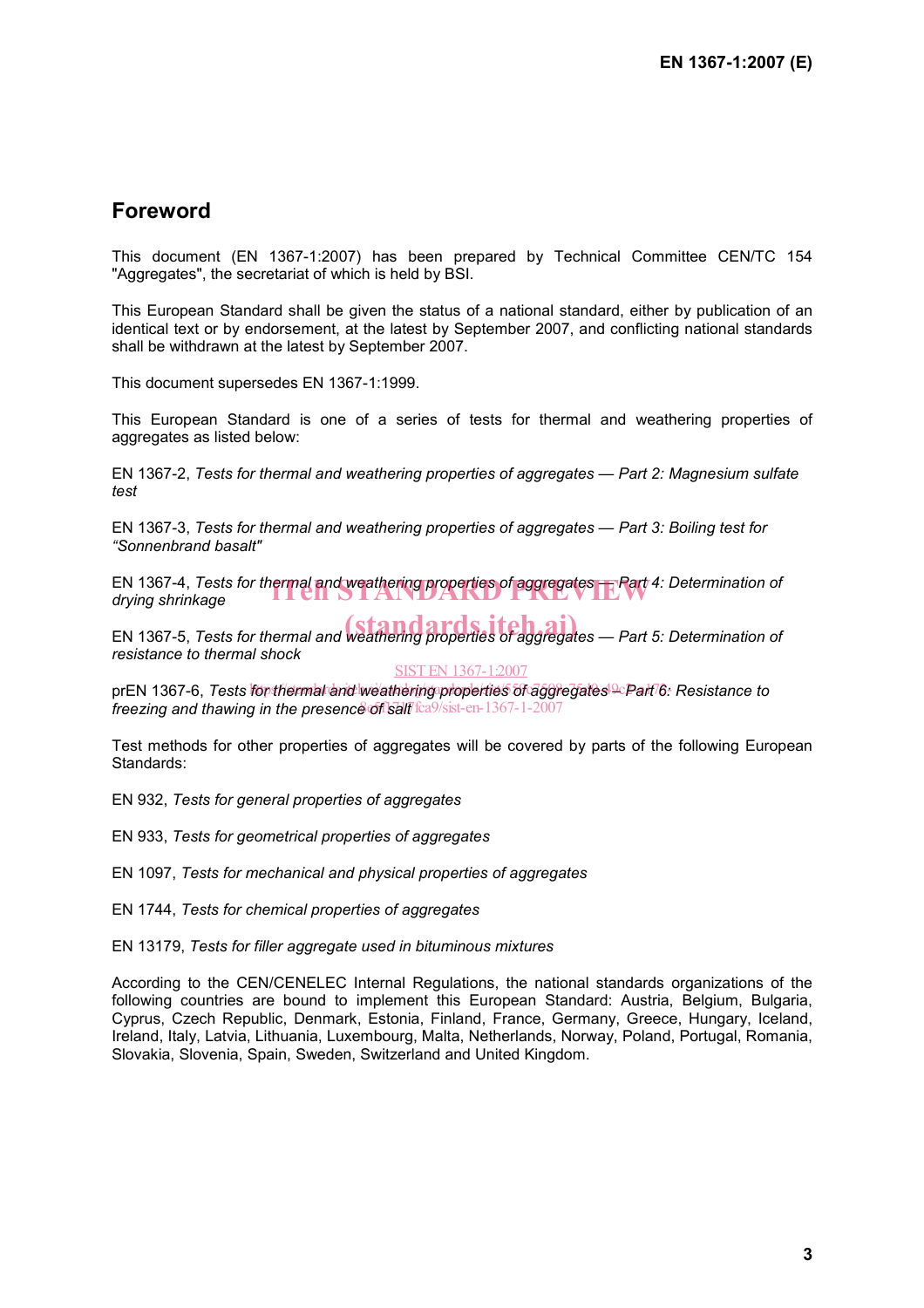#### **1 Scope**

This European Standard specifies a test method which provides information on how an aggregate behaves when it is subjected to the cyclic action of freezing and thawing.

NOTE The stresses on aggregates due to frost depend, amongst other factors, on the degree of water saturation as well as the rate of cooling.

The results provide a means for assessing an aggregate's resistance to this form of weathering.

The test is applicable to aggregates having a particle size between 4 mm and 63 mm.

#### **2 Normative references**

The following referenced documents are indispensable for the application of this document. For dated references, only the edition cited applies. For undated references, the latest edition of the referenced document (including any amendments) applies.

EN 932-1, *Tests for general properties of aggregates — Part 1: Methods for sampling*

EN 932-2, *Tests for general properties of aggregates — Part 2: Methods for reducing laboratory samples*

EN 932-5, *Tests for general properties of aggregates* D Part 5: Common equipment and calibration

EN 933-2, *Tests for geometrical properties* of aggregates **1. Part** 2: Determination of particle size *distribution — Test sieves, nominal size of apertures*

SIST EN 1367-1:2007

EN 1097-2, Tests for mechanical tand/physical properties of aggregates <del>2 a</del>Part 2: Methods for the **determination of resistance to fragmentation** fca9/sist-en-1367-1-2007

#### **3 Terms and definitions**

For the purposes of this document, the following terms and definitions apply.

#### **3.1**

#### **test specimen**

sample used in a single determination when a test method requires more than one determination of a property

#### **3.2**

#### **laboratory sample**

reduced sample derived from a bulk sample for laboratory testing

#### **3.3**

#### **constant mass**

successive weightings after drying at least 1 h apart not differing by more than 0,1 %

NOTE In many cases constant mass can be achieved after a test portion has been dried for a predetermined period in a specified oven at (110  $\pm$  5) °C. Test laboratories can determine the time required to achieve constant mass for specific types and sizes of sample dependent upon the drying capacity of the oven used.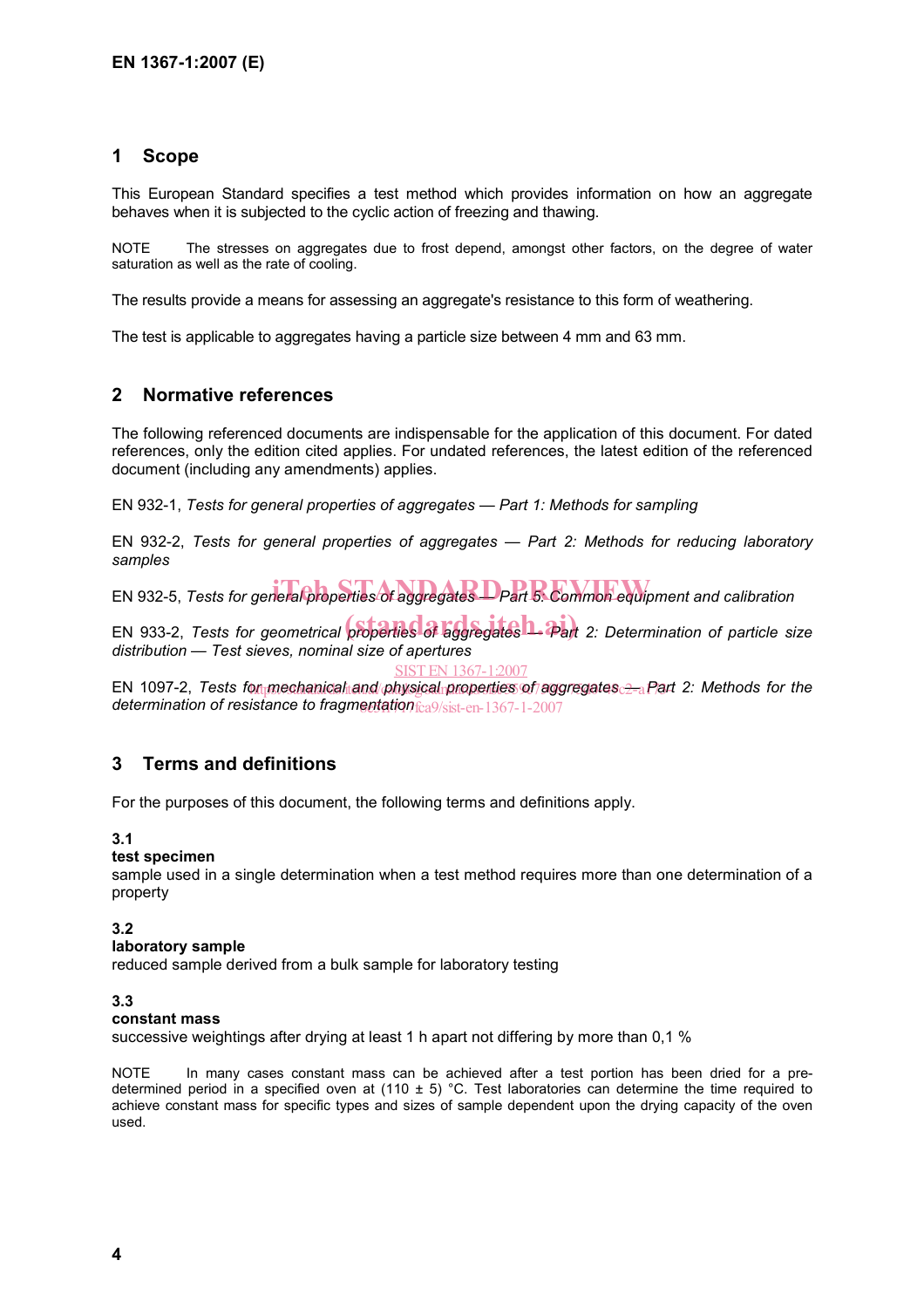### **4 Principle**

Test portions of single sized aggregates, having been soaked in water at atmospheric pressure, are subjected to 10 freeze-thaw cycles. This involves cooling to -17,5 °C under water and then thawing in a water bath at about 20 °C. After completion of the freeze-thaw cycles, the aggregates are examined for any changes (crack formation, loss in mass and, if appropriate, changes in strength).

The test method consists of soaking at atmospheric pressure and storage in water for thorough water absorption (see 8.1) and exposure to frost action under water (see 8.2).

#### **5 Apparatus**

**5.1 All apparatus**, unless otherwise stated, shall conform to the general requirements of EN 932-5.

**5.2 Ventilated drying oven**, with forced circulation of adequate capacity. The oven shall be capable of being controlled at  $(110 \pm 5)$  °C.

**5.3 Balance**, with an accuracy of  $\pm$  0,1 g, of adequate capacity.

**5.4 Low temperature cabinet**, (upright or chest) with air circulation. The cabinet shall be automatically controlled to adhere to the temperature curve shown in Figure 1. The sample temperature in the thawing out phase can be controlled either by air circulation or immersion of temperature in the thawing out phase can be controlled either by air circulation or immersion of<br>sample cans in a 20 °C water bath. A manual method of control may be used, provided the correct cooling curve, as shown in Figure 1, is adhered to, In the case of a dispute, the automatic control shall be used. be used.

5.5 Cans, made from seamless drawn**or welded corrosion-resistant sheet metal**, with a thickness of about 0,6 mm, havipg/a nominal capacity of 2 000/ml/5an internal diameter of 120 mm to 140 mm, and an internal height of 170 mm to 220 mm are suitable. Cans shall be covered by suitable lids.

For lightweight aggregates, cans shall be suitably ballasted.

**5.6 Test sieves**, conforming to EN 933-2.

**5.7 Water**, distilled or de-ionised.

#### **6 Sampling**

Sampling shall be carried out in accordance with EN 932-1.

#### **7 Test specimens**

#### **7.1 General**

Three individual test specimens shall be used. The test specimens shall be obtained in accordance with EN 932-2 by sample reduction from aggregates from which oversized and undersized fractions have been removed.

NOTE If it is intended to carry out a strength test after the freeze-thaw cyclic loading, this test should be performed on an appropriate grading sieved out from the laboratory sample, in accordance with Annex B.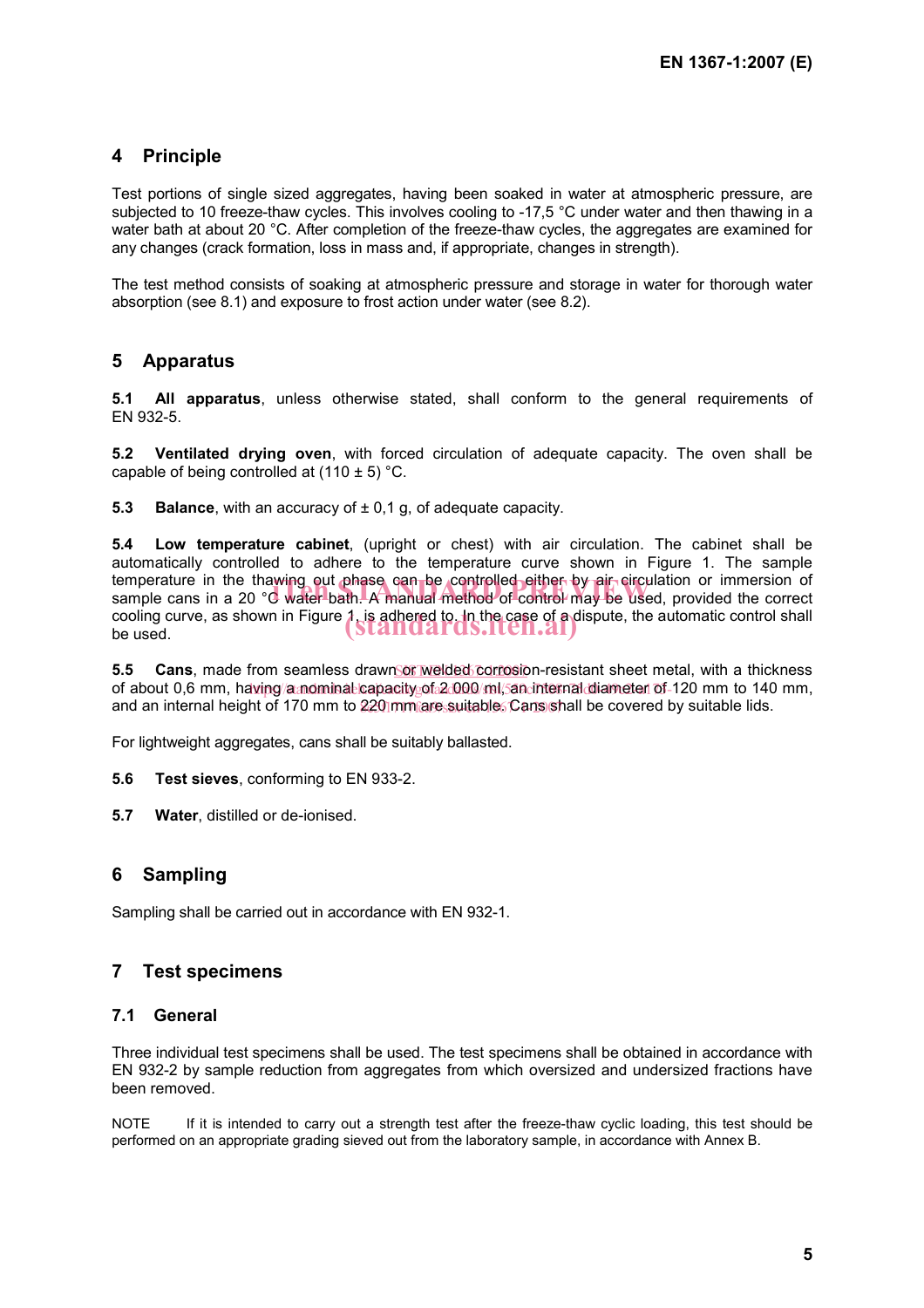

- 2 control
- 3 lower limit
- X time, in hours
- Y temperature, in °C

#### **Figure 1 — Temperature curve in the centre of the filled can (reference measuring point) located in the middle of the cabinet**